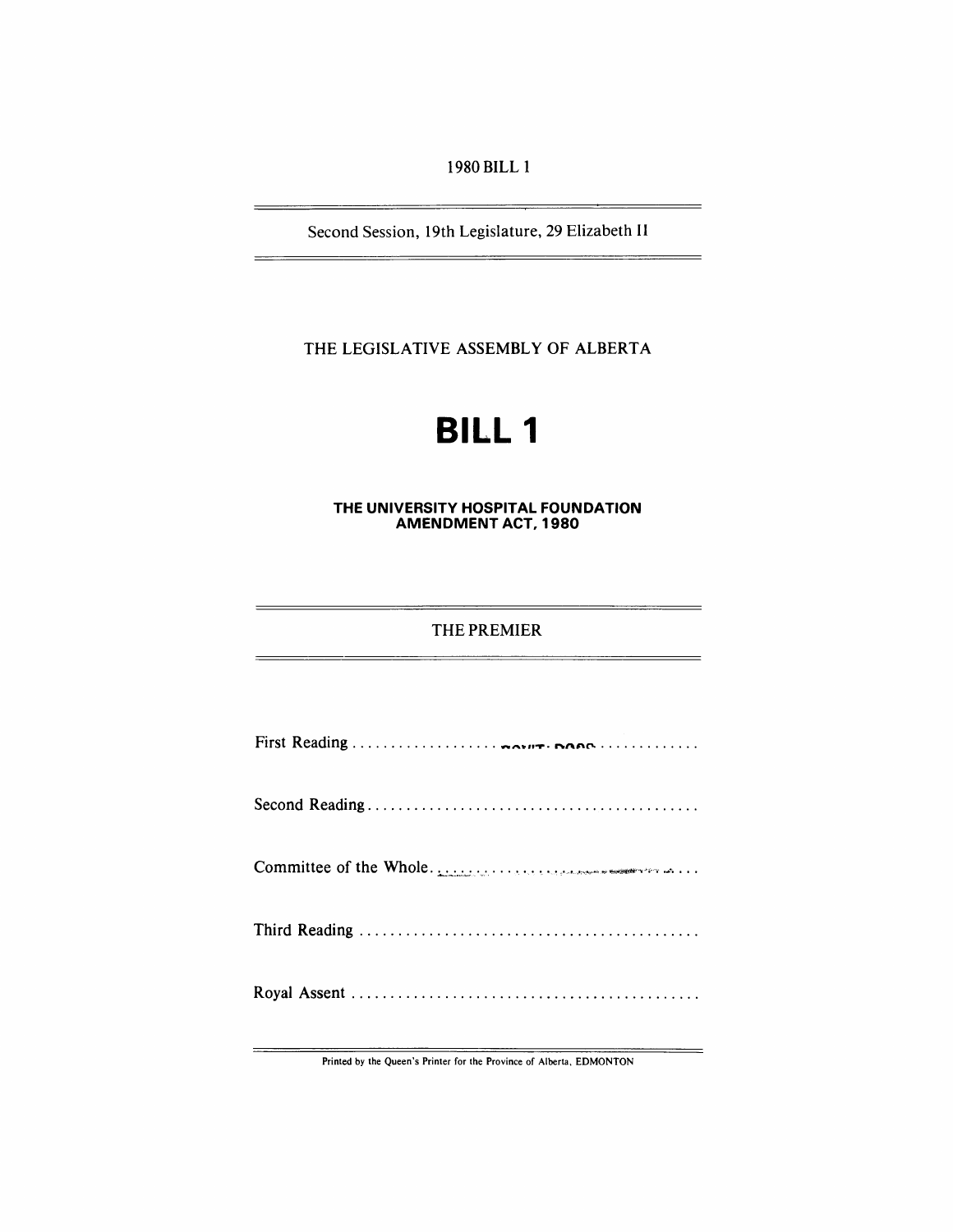$Bill$   $l$ 

# **BILL 1**

### 1980

#### **THE UNIVERSITY HOSPITAL FOUNDATION AMENDMENT ACT, 1980**

*(A ssented to ,1980)* 

HER MAJESTY, by and with the advice and consent of the Legislative Assembly of Alberta, enacts as follows:

J *The University HO\$pital Foundation Act is amended by this Act.* 

2 The title is repealed and the following is substituted:

#### **THE UNIVERSITY HOSPITALS FOUNDATION ACT**

3 Section 1 is repealed.

#### *4 Section* 2 *is amended*

*(a) in clauses (a) and (b) by striking out* "Hospital" *wherever it occurs and substituting* "Hospitals", *and* 

*(b) by adding the following after clause (b):* 

(b. I) "hospitals" means The University of Alberta' Hospital, the Walter C. MacKenzie Health Sciences Centre and all other institutions or facilities owned or operated by the Board;

(b.2) "Minister" means the Minister of 'Hospitals and Medical Care:

*5 Section* 3 *is amended* 

*(a) by striking out* "There is hereby established a corporation under the name of the "University Hospital Foundation" which", *and substituting* "The University Hospital Foundation is continued under the name "University Hospi-<br>tals Foundation" and", *and*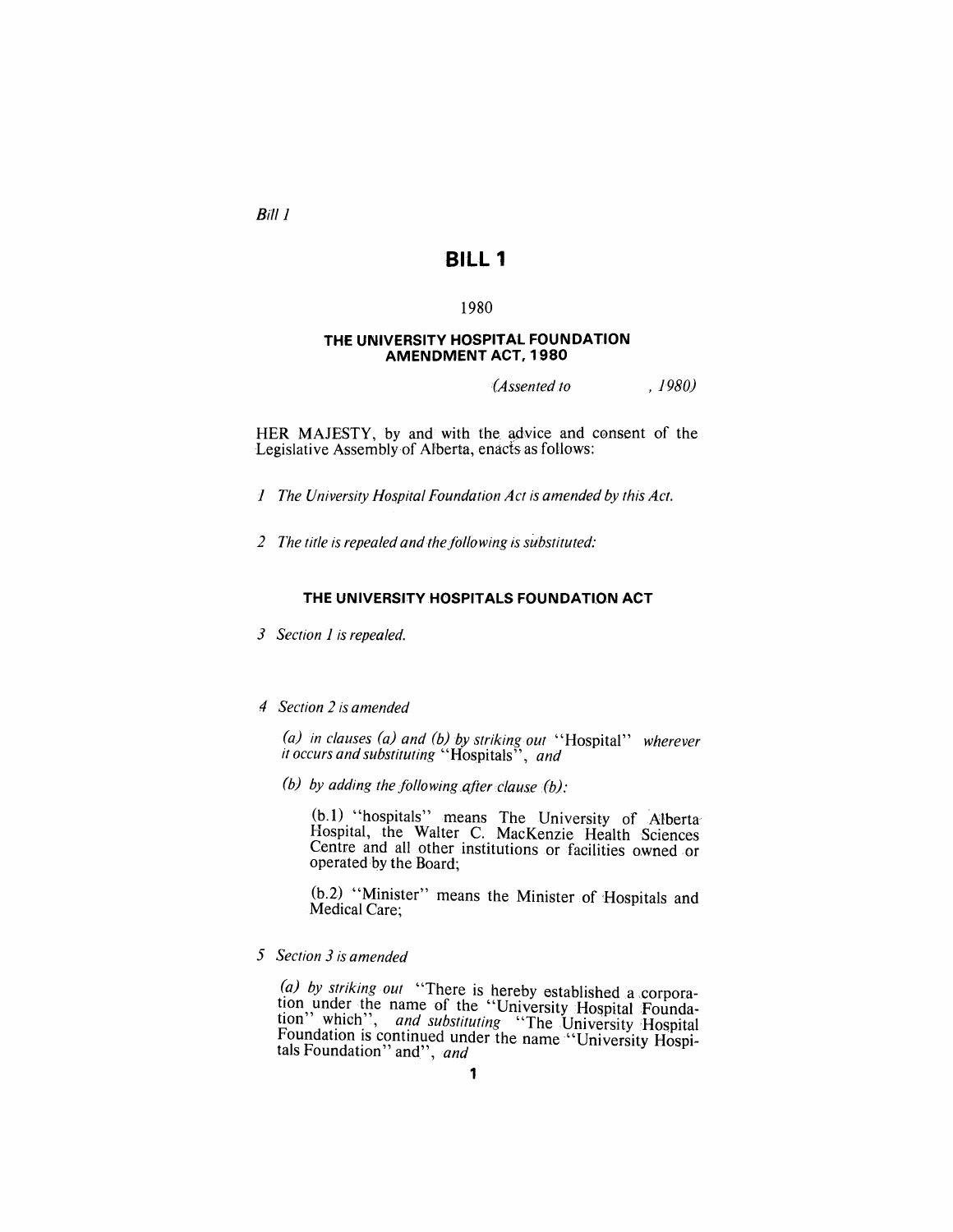#### **Explanatory Notes**

- 1 This Bill wilt amend chapter 96 of the Statutes of Alberta, 1962
- 2 The title presently reads:

*An Act to Incorporate the University Hospital Foundation* 

- 3 Repeals unnecessary section. Section 1 presently reads:
	- *1 This Act may be cired as "The University Hospital Foundation Act* ".
- 4 Section 2 presently reads in part:
	- *2 In this Act,* 
		- (a) "Board" means the University Hospital Board under The University of *Alberta Hospital Act;*
		- *(b) "Foundation" means the University Hospital Foundation;*

5 Section 3 presently reads in part:

*3 There is hereby established a corporation under the name of the "University Hospital Foundation" which shall consist of* 

*(c) the executive director of the University of Alberta Hospital, and*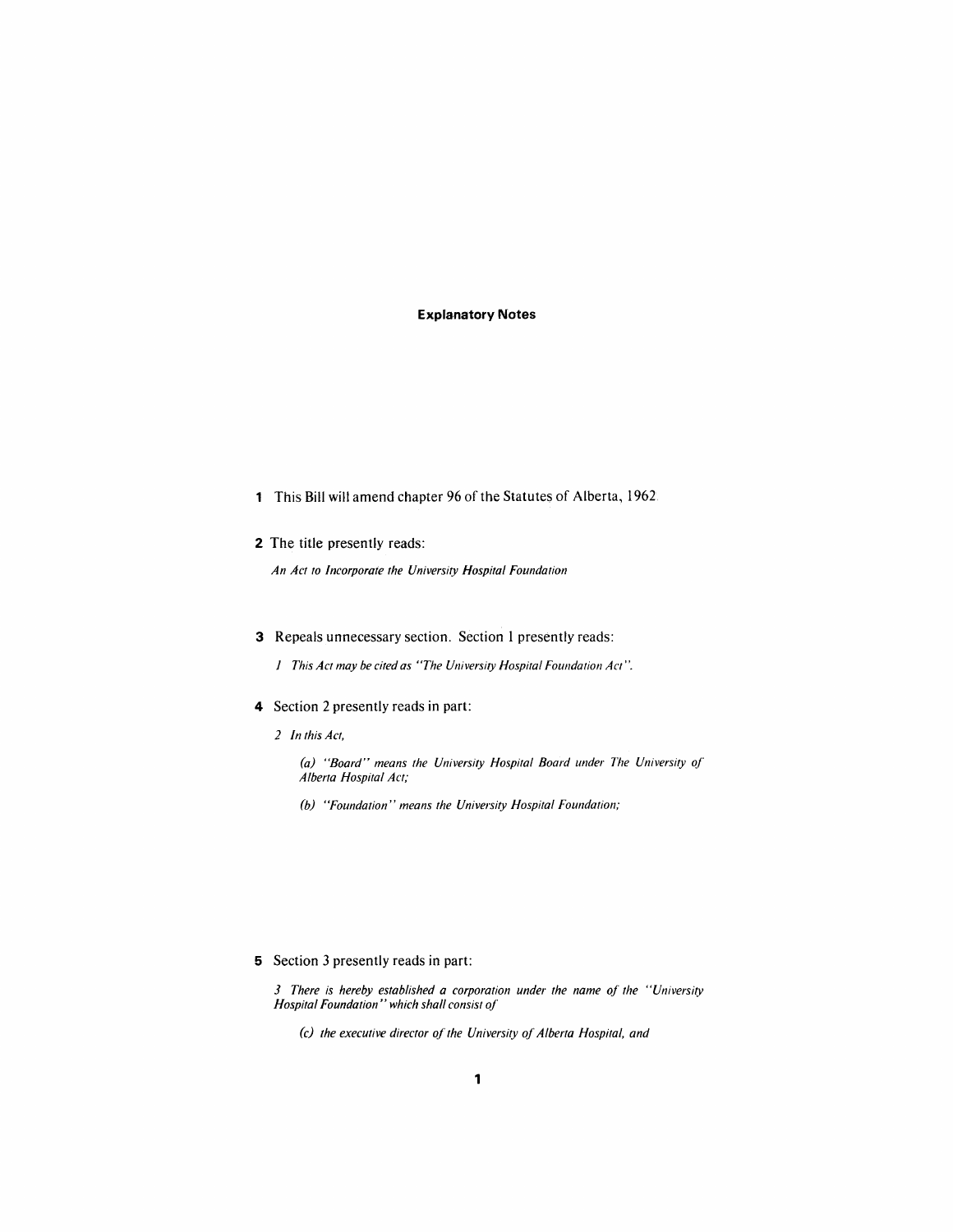*(b) in clause (c) by striking out* "University of Alberta Hospital" *and substituting* "hospitals".

6 Section 4(b) is amended by striking out "the University of Alberta Hospital as a progressive treatment, teachmg and research institution for the general benefit of the peoples of Alberta" *and substituting* "the hospitals for the general benefit of Albertans".

# *7 The following is added after section 12:*

**12.1** (I) The Auditor General is the auditor of the Foundation.

(2) The fiscal year of the Foundation is the period from the first day of April to the next succeeding 31st day of March.

(3) At the end of each fiscal year the Foundation shall prepare and submit to the Minister an annual report which shall include the audited financial statements and any other statements and reports that the Minister may require.

**12.2** (I) Any earnings derived from the investment under section 5 of the funds of the Foundation shall be used in furthering its objects.

(2) The payment of any dividend or other remuneration out of the funds of the Foundation to the trustees is prohibited.

(3) Notwithstanding subsection (2), trustees may be reimbursed out of the funds of the Foundation for reasonable travelling and living expenses necessarily incurred by them in the performance of their duties under this Act.

**12.3(1) In** the event of the winding-up of the Foundation, the assets of the Foundation shall be used

(a) firstly, in the payment of any costs incurred in the winding-up of the Foundation, and

(b) secondly, in the discharge of all debts and liabilities of the Foundation

and the balance, if any, shall be transferred and assigned to the Crown in right of Alberta or to any charitable organization designated by the Lieutenant Governor in Council.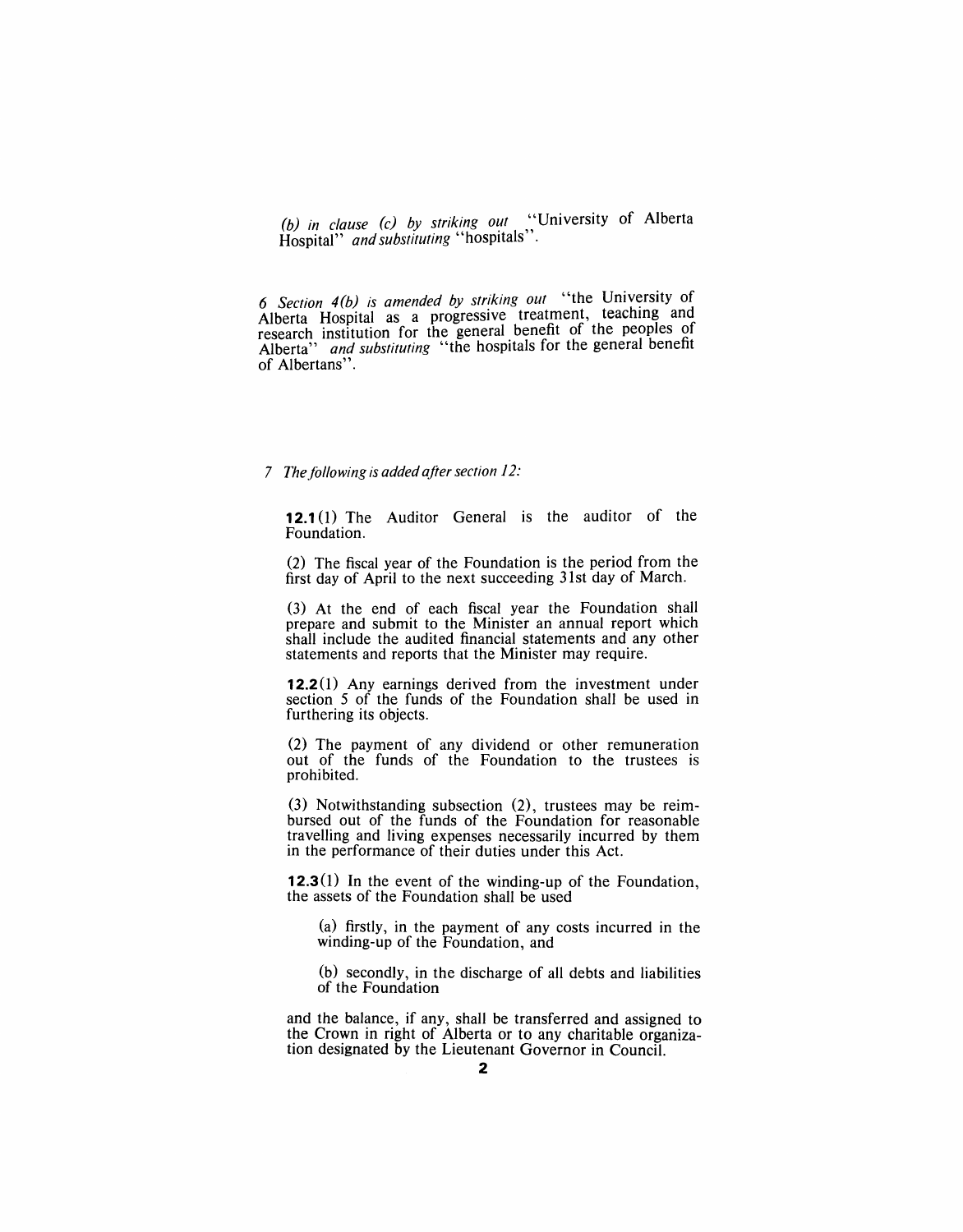#### 6 Section 4(b) presently reads:

*4 The objects of the Foundation are* 

(b) subject to any prior trust conditions imposed upon the use of such property, to hold, use and administer it for the purpose of maintaining and *advancing the position of the University of Alberta Hospital as a progressive treatment, teaching and research institution for the general benefit of the peoples of Alberta.* 

**7** Proposed section 12.1 deals with the audit, fiscal year and annual report of the Foundation. Proposed section 12.2 deals with earnings and payment of expenses. Proposed section 12.3 deals with windingup. These provisions will allow the Foundation to be registered as a charity under the Income Tax Act (Canada).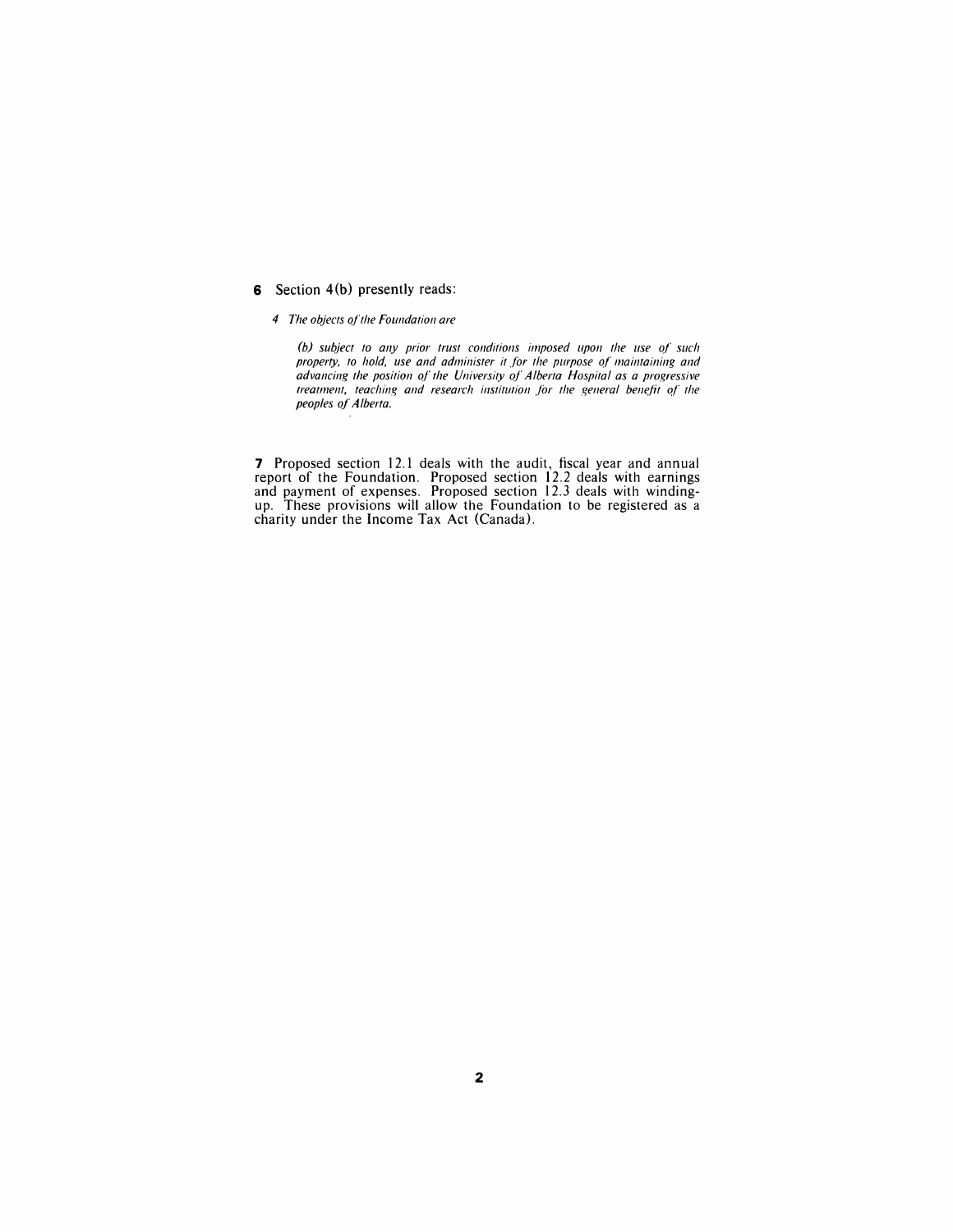(2) An order under subsection (1) shall not be inconsistent with any trust or condition under which the asset is held.

*8 A reference* fa *The University Hospital Foundation Act or the University Hospital Foundation in a'ny statutory provision not amended by this Act or in any order, regulation, rule, by-law, certificate of title, agreement or other instrument shall be deemed to be a reference to The University Hospitals Foundation Act or the University ojAlberta Hospitals Foundation, as the case may be.* 

**9** This Act comes into force on the day upon which it is assented *to.*